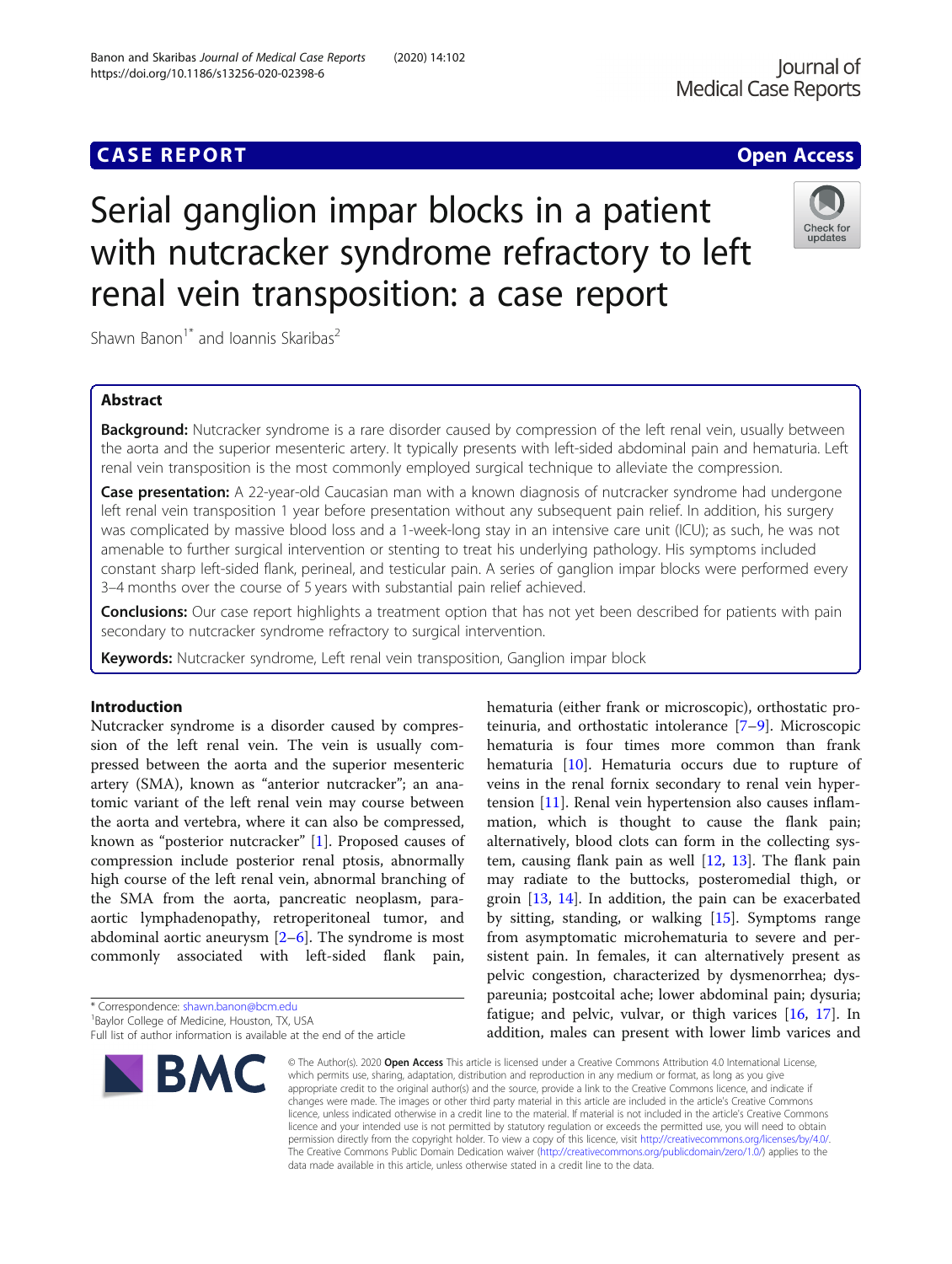varicoceles [\[18](#page-3-0)]. Autonomic dysfunction, including hypotension, syncope, and tachycardia, may be seen, although this is a rare presentation  $[19]$  $[19]$ . The prevalence of the syndrome is unknown, but it may have a female predominance [\[20](#page-3-0)]. Patients may present anywhere from childhood to the seventh decade of life, although most present in their second or third decade, with a possible second peak in middle-aged women [[21\]](#page-3-0). Typically, Doppler ultrasound is performed as an initial assessment, and the diagnosis is confirmed with renal angiography, computed tomographic angiogram, digital subtraction angiography, magnetic resonance imaging (MRI), or magnetic resonance angiography [\[13\]](#page-3-0).

## Case presentation

A 22-year-old Caucasian man with a medical history of epilepsy, nephrolithiasis, and nutcracker syndrome presented with abdominal and perineal pain. The patient's family history was negative for nutcracker syndrome and pelvic congestion syndrome. The pain was ongoing for approximately 3 years before the initial consultation, and a left renal vein transposition was undertaken 1 year before initial consultation, without any improvement in his symptoms (Fig. 1). The pain was located in the left flank as well as variably in the left lower quadrant and left lower back. The pain consistently radiated to the groin and perineum and variably radiated to the left posterior thigh. The patient described the pain as sharp, shooting, and piercing. His pain was constant, with a baseline intensity of 6/10 on the visual analogue scale. His pain improved with medications, including gabapentin and hydrocodoneacetaminophen, restricting movement, and lying flat; it worsened with movement and sitting upright or standing. Associated signs included a varicocele, which had been repaired 6 years before initial consultation, and associated symptoms included infrequent nausea and vomiting. The patient's vital signs were within normal limits. His physical examination revealed tenderness to palpation over the left flank without rebound tenderness or guarding. His laboratory test values were normal, except for microscopic hematuria on urinalysis. Due to continued flank pain at 6 months postoperatively, a repeat renal angiogram/venogram was obtained, which showed that although the left renal vein was successfully transposed, the left renal vein remained compressed with continued mild reflux into the left adrenal and left lumbar veins. Because our patient's pain variably radiated into his posterior thigh, MRI of the lumbar spine was conducted, which showed mild bilateral L4 and L5 foraminal stenosis and mild disc bulge with mild mass effect on the left L5 nerve root. Even so, the results of straight leg raise and reverse straight leg raise tests were negative. In addition, the results of electromyography of the sciatic nerve and its branches were normal.

The patient underwent a diagnostic celiac plexus block with 70% improvement in his symptoms for 6 days, indicating a high likelihood of visceral origin of his pain. A celiac plexus neurolytic block was subsequently performed but relieved only 60% of his pain for 2 months. He was administered an injection of 5 ml of 0.25% bupivacaine followed by 15 ml of 98% dehydrated alcohol using the central technique. Although his flank pain was almost entirely relieved, his perineal and testicular pain, which was far more bothersome, persisted. As such, a ganglion impar block was undertaken, which significantly improved his pain (80% for 3 months). The block included 15 ml of 0.25% bupivacaine with 15 mg of dexamethasone. As a result, the patient underwent serial ganglion impar blocks over the course of 5 years, which significantly improved his symptoms (70–100%, lasting for 3–4 months). Some residual mild left flank pain persisted at times. Ganglion impar neurolysis was proposed; however, the patient declined for two reasons. Primarily, he was fearful of the possibility of perineal and testicular dysesthesias and hyperesthesias. Secondarily, because pain relief from neurolysis generally lasts no more than 6 months, he did not think the benefits outweighed the risks, considering that he was already benefiting from long-lasting pain relief from his current intervention. Although ganglion impar blocks were relieving his symptoms well, the patient wanted to explore more

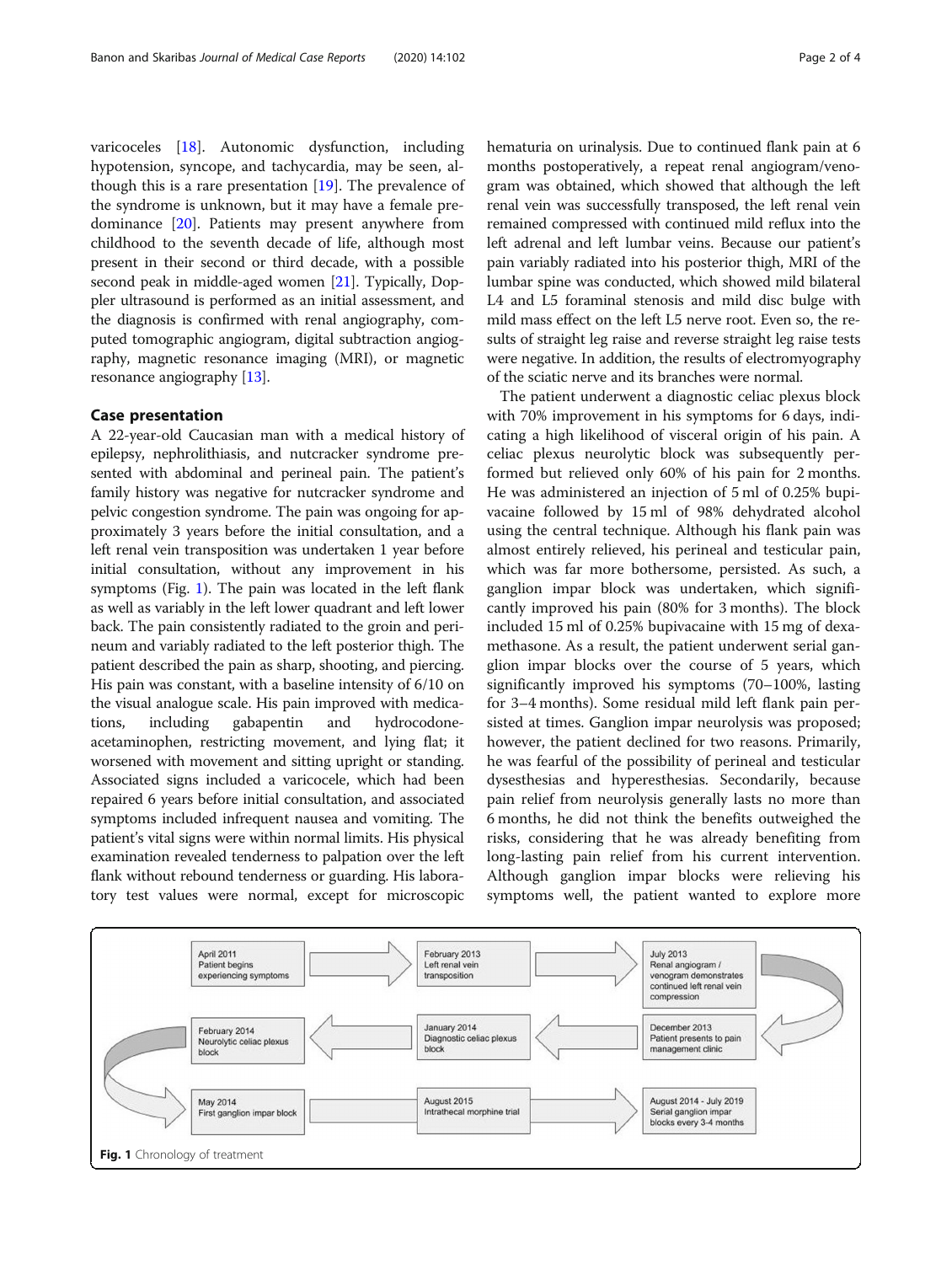permanent options after approximately 2 years of consultation. For this reason, an intrathecal morphine trial was undertaken, but he was dissatisfied because of excessive pruritus and constipation and only a 60% reduction in pain. Later, a dorsal root ganglion trial was proposed; however, the patient had hesitation concerning permanent implantation of a device at that time. No adverse or unanticipated events have occurred as a result of his ganglion impar blocks.

## **Discussion**

Treatment of nutcracker syndrome varies, depending on the patient's age and severity of symptoms. Pediatric patients have a higher rate of spontaneous remission, and, as such, patients younger than 18 are usually surveilled for 2 years versus 6 months in adults. Seventy-five percent of pediatric patients will have complete resolution of their hematuria in this time period [[22](#page-3-0)]. This is thought to be secondary to an increase in intraabdominal fibrous tissue at the origin of the SMA and an increase in retroperitoneal adipose tissue, which may increase the SMA–aorta angle and relieve tension on the left renal vein; the development of venous collaterals may play a role as well [\[12](#page-3-0), [23,](#page-3-0) [24](#page-3-0)]. Surgeries are reserved for patients with severe and persistent symptoms in whom conservative treatment has failed. Surgical therapies include medial nephropexy, left renal vein bypass, left renal vein transposition, SMA transposition, renal autotransplant, gonadocaval bypass, renal to inferior vena cava inferior vena cava (IVC) shunt, and nephrectomy [\[1](#page-3-0)–[3](#page-3-0), [9](#page-3-0), [15](#page-3-0), [21](#page-3-0), [24](#page-3-0), [25](#page-3-0)]. In addition, the left renal vein can be stented endovascularly [\[26](#page-3-0)].

Left renal vein transposition is the most commonly employed surgical technique and is currently considered the gold standard on the basis of good outcomes and relatively low complication rates [[23](#page-3-0)]. It involves excision of the vessel from the inferior vena cava (IVC), repair of the vena caval defect, and reanastomosis more distally along the inferior vena cava (IVC). In a 2002 study, seven of eight patients who received left renal vein transposition had resolution of their symptoms in from 41 to 136 months, with one patient experiencing persistent hematuria. Postoperative complications included deep vein thrombosis, retroperitoneal hematoma, and mechanical ileus [[27](#page-3-0)]. Similarly, a 2009 study showed that nine of ten patients who underwent the surgery had improvement or resolution of their flank pain at 11 to 149 months, whereas hematuria resolved in all patients. Complications included chylous ascites, retroperitoneal hematoma, and left renal vein thrombosis [\[28\]](#page-3-0). Another 2009 study showed that six of seven patients who underwent the surgery had resolution of their symptoms in from 14 to 122 months, with one patient experiencing persistent pain; no postoperative complications were noted [[29](#page-3-0)]. Our patient

was in the minority of patients who did not experience pain relief from the surgery. In addition, because his surgery was complicated by massive blood loss and a 1-week-long stay in an intensive care unit (ICU), he was hesitant to undergo another surgery or stenting and opted to have his symptoms treated by a pain management physician instead.

The decision to undergo ganglion impar blocks rather than repeat celiac plexus neurolysis stemmed from our patient's response to the interventions. The majority of his pain was in the testicular and perineal area, with only a minority in the left flank. As a result, our patient experienced more pain relief with ganglion impar blocks. However, the minority of pain not covered was usually in his left flank as a result. The patient was aware that risks of repeated steroid injections include weight gain, insulin resistance, and increased blood pressure; however, he felt that the benefits outweighed the risks. In addition, the patient was aware that his pathology persisted despite his pain relief. Overall, the patient has been satisfied with his results thus far.

## Conclusion

We report the successful treatment of abdominal, perineal, and testicular pain in a 22-year-old man with nutcracker syndrome. Our case report highlights a treatment option that has not yet been described for patients with pain secondary to nutcracker syndrome refractory to surgical intervention.

## Acknowledgements

Not applicable.

#### Authors' contributions

SB wrote and edited the manuscript. IS performed all procedures, obtained the patient's written informed consent to publish the report, and contributed to the review and editing of the manuscript. Both authors read and approved the final manuscript.

#### Funding

The authors received no funding for this study.

#### Availability of data and materials

Data sharing not applicable to this study, because no datasets were generated or analyzed during the current study.

#### Ethics approval and consent to participate

Not applicable.

#### Consent for publication

Written informed consent was obtained from the patient for publication of this case report and any accompanying images. A copy of the written consent is available for review by the Editor-in-Chief of this journal.

#### Competing interests

The authors declare that they have no competing interests.

#### Author details

<sup>1</sup>Baylor College of Medicine, Houston, TX, USA. <sup>2</sup>Expert Pain Care, Houston, TX, USA.